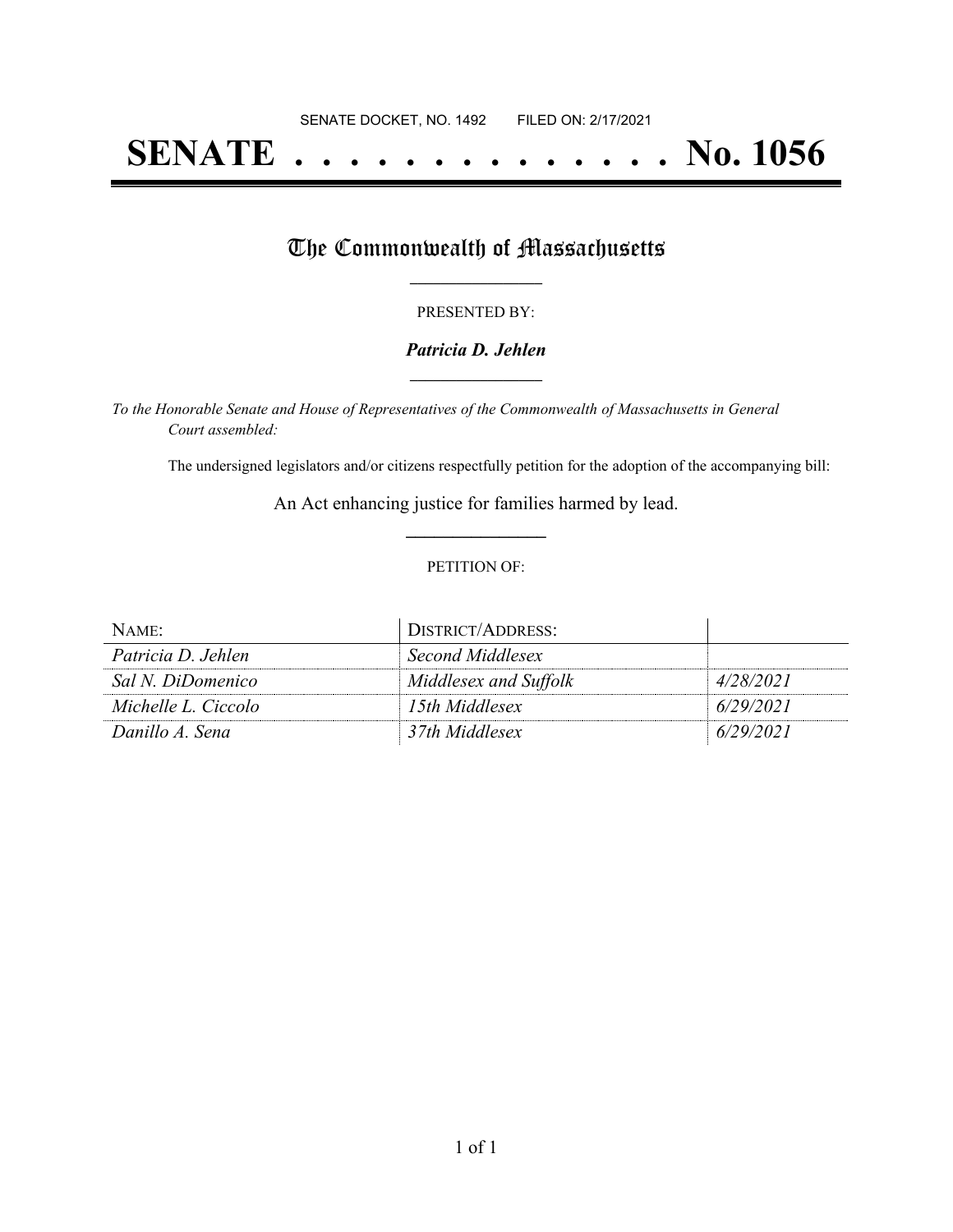# SENATE DOCKET, NO. 1492 FILED ON: 2/17/2021 **SENATE . . . . . . . . . . . . . . No. 1056**

By Ms. Jehlen, a petition (accompanied by bill, Senate, No. 1056) of Patricia D. Jehlen for legislation to enhance justice for families harmed by lead. The Judiciary.

### The Commonwealth of Massachusetts

**In the One Hundred and Ninety-Second General Court (2021-2022) \_\_\_\_\_\_\_\_\_\_\_\_\_\_\_**

**\_\_\_\_\_\_\_\_\_\_\_\_\_\_\_**

An Act enhancing justice for families harmed by lead.

Be it enacted by the Senate and House of Representatives in General Court assembled, and by the authority *of the same, as follows:*

| $\mathbf{1}$   | SECTION 1. Section 189A of Chapter 111, as appearing in the 2016 Official Edition, is              |
|----------------|----------------------------------------------------------------------------------------------------|
| 2              | hereby amended striking out the words "one hundred and ninety-nine B", in line 2, and inserting    |
| 3              | in place thereof the following:- "one hundred and ninety-nine C".                                  |
| $\overline{4}$ | SECTION 2. Said section 189A of Chapter 111, as so appearing, is hereby further                    |
| 5              | amended by inserting after the word "seventy-eight", in line 39, the following:-                   |
| 6              | "Placing lead in commerce". A party shall be regarded as having placed lead in                     |
| $\overline{7}$ | commerce if it offers lead for sale or incorporates lead into products and offers the products for |
| 8              | sale, or the party knows or should have known that the sold materials consisting of lead or        |
| 9              | containing lead would be incorporated into products that would be offered for sale. This shall     |
| 10             | not include sale for use that is not expected to cause exposures, such as lead batteries that are  |
| 11             | intended to be used in a closed-loop fashion and recycled, if the party placing lead into          |
| 12             | commerce has taken action to restrict sale to such uses and to provide assistance with recycling,  |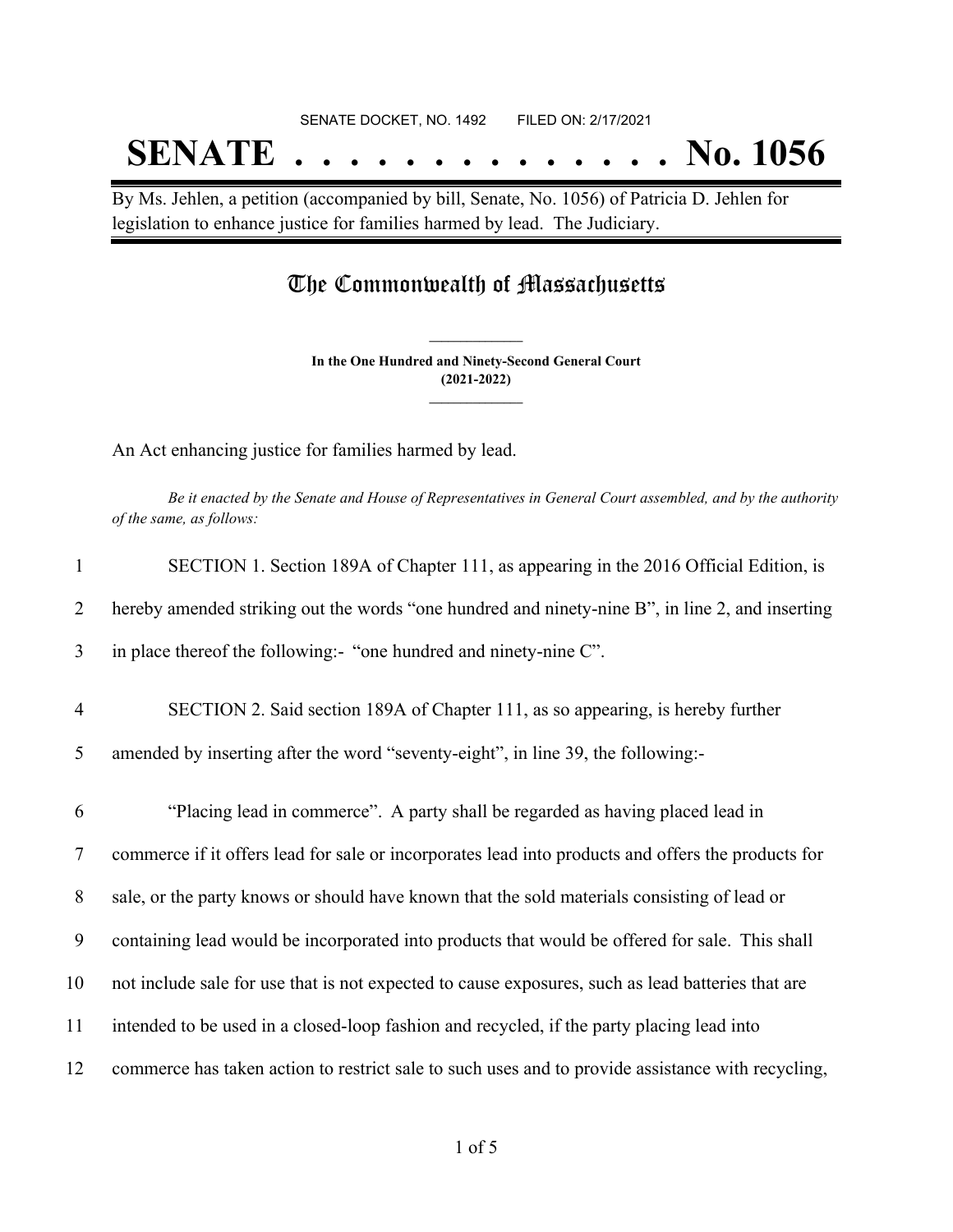unless it is shown that the party should have known the batteries or other lead-containing product intended to be used in a closed-loop fashion and recycled would not in fact be recycled.  It shall not include retail facilities that accept articles for sale and do not themselves incorporate lead into the products they sell.  It shall not include materials containing lead below limits set under federal or state definitions pertaining to lead-containing products. 

- "Lead-containing materials used to convey drinking water" shall include lead service lines and other components of drinking water systems. However, solder, brass fittings and pumps and decorative items shall not be included unless it is shown that lead content was present in excess of limits or in violation of proscriptions on use by any government authority.
- SECTION 3. Said Chapter 111 is hereby amended by inserting, after Section 199B, the following section:-

 Section 199C. (a) In any legal proceeding to recover damages caused by exposure to lead from coatings, lead-containing materials used to convey drinking water, materials prohibited by Section 196 of this chapter, and any other product made of or containing lead placed in commerce and used in residences, schools, hospitals or child-occupied facilities as defined under the federal Residential Lead-Based Paint Hazard Reduction Act, the inability to identify the specific party that placed lead or lead-containing products into commerce shall not prevent those harmed by such placement from recovering for damages caused by exposure to the lead or the lead-containing product. When a plaintiff is shown to have lead in blood, bones, teeth or other body tissues at levels identified in the scientific literature causative of injury such injury shall be presumed to have been caused by lead exposure. Plaintiffs suffering injury consistent with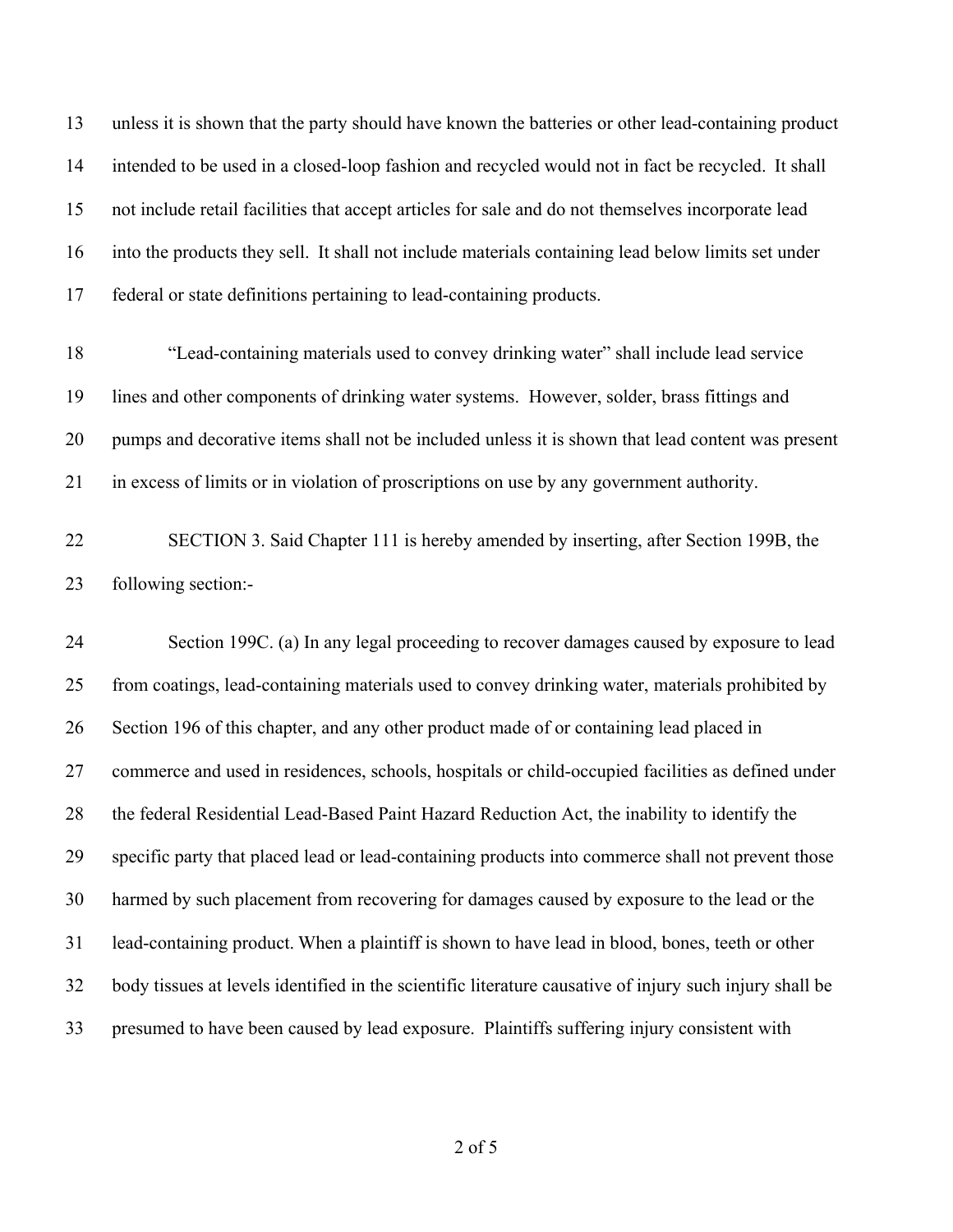| 34 | exposure to lead caused by the placement of such products in commerce may recover damages         |
|----|---------------------------------------------------------------------------------------------------|
| 35 | for their injury by establishing by a preponderance of evidence the following:                    |
| 36 | (1) that the defendant placed lead or lead-containing products into commerce which                |
| 37 | caused exposures sufficient to cause injury, and (2) that the party placing lead in commerce      |
| 38 | knew or should have known that such harm was a likely consequence of their actions, and (3) the   |
| 39 | party placing lead in commerce took no or insufficient action to prevent such harm.               |
| 40 | (b) No party placing lead into commerce shall be liable if they can show the following:           |
| 41 | (1) that they took actions to prevent exposures by users of their product, sufficient to          |
| 42 | reach and adequately inform all potential users and to include all potential uses. Proof of       |
| 43 | adequate measures taken to ensure safety through the life-cycle of the use of the lead or lead-   |
| 44 | containing product must include information about appropriate post-use management of the          |
| 45 | product, or                                                                                       |
| 46 | (2) that they sold their product for uses that a reasonable person could expect would not         |
| 47 | subject anyone to harm, or                                                                        |
| 48 | (3) that their product could not have harmed the plaintiff, or                                    |
| 49 | (4) that they had no reason to expect that their product might be used in residences,             |
| 50 | schools, hospitals, or child-occupied facilities as defined by the federal Residential Lead-Based |
| 51 | Paint Hazard Reduction Act, or used by consumers in a manner that would cause exposure to         |
| 52 | lead, or                                                                                          |
| 53 | (c) A court may use any reasonable means of allocating liability amongst those who                |
| 54 | placed lead in commerce, including determining that liability may be apportioned according to     |

of 5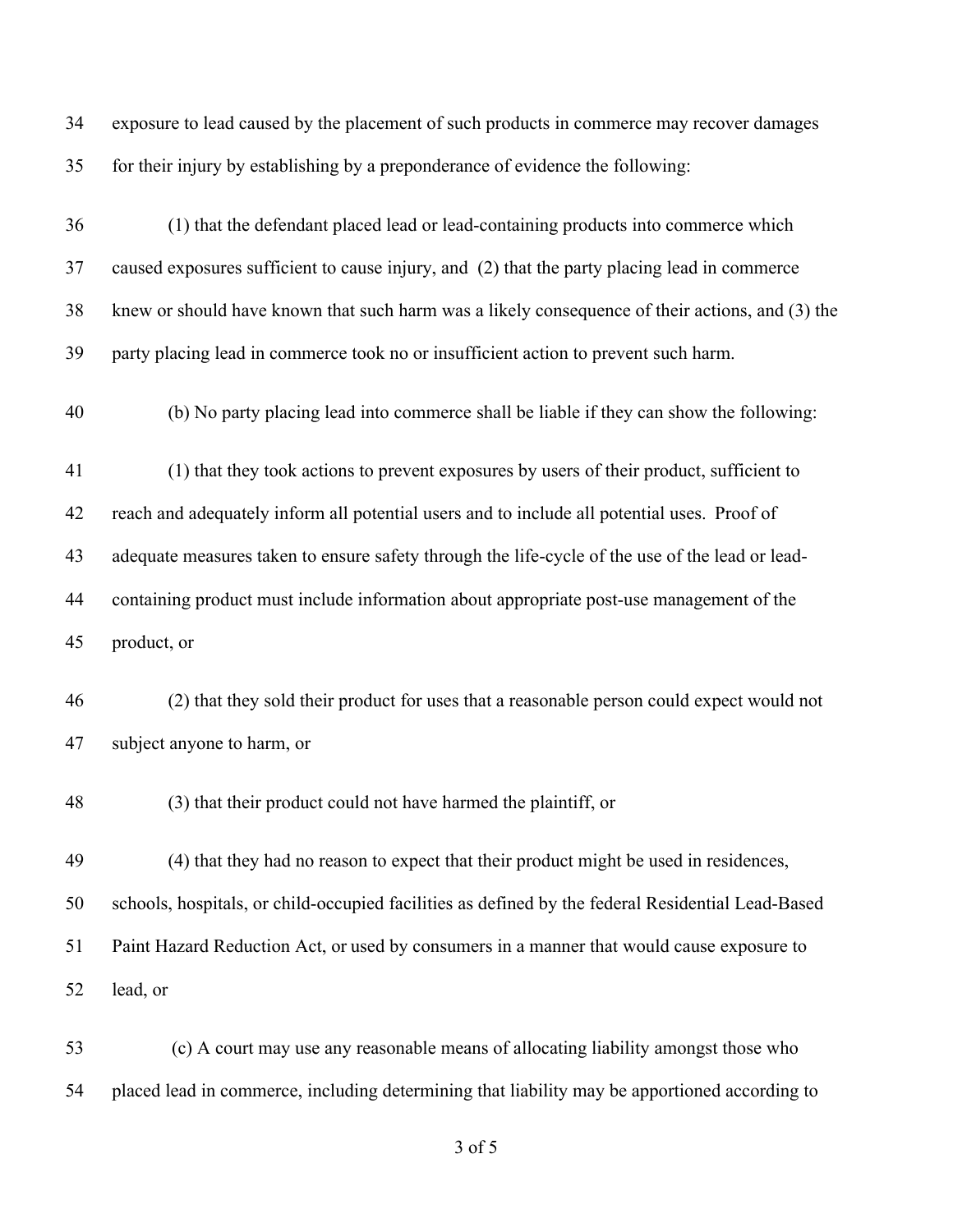the market share relevant to the activity that caused the harm.  The ability of courts to dictate allocation of liability amongst jointly responsible parties shall not mitigate the ability of plaintiffs to recover from any particular defendant found to be liable under this section.

 (d) This section does not pertain to, nor does it remove any existing liability applicable to providers or sellers of housing, nor to the availability of a cause of action against defendants described herein by any plaintiffs except those injured by lead, except that public officials may seek compensation for victims of lead poisoning as part of an action seeking reimbursement for the costs of remediating lead-contaminated properties. 

 (e)  The remedy provided by this section is not exclusive and supplements any existing statutory or common law cause of action. 

 (f) A parent or guardian of a child, landlord, seller or manager of properties, housing authority, retailer, government official, child-occupied facility, school district or other entity except those placing lead in commerce shall not be liable to those placing lead in commerce in an action for contribution for damages recovered under this section.

 (g) Nothing in this section shall prevent or mitigate any right to recover damages from exposure to lead nor any defense to such recovery available under other statutes or common law.

 (h) The ability to recover damages from lead exposure under this section shall be available for six years after its passage, or six years from the time that a plaintiff has reason to know or should have known that they have the right to such recovery, whichever is longer.

 (i)  The Department of Public Health, in consultation with agencies of the Commonwealth on the Toxics Use Reduction Administrative Council, and the Departments of

of 5